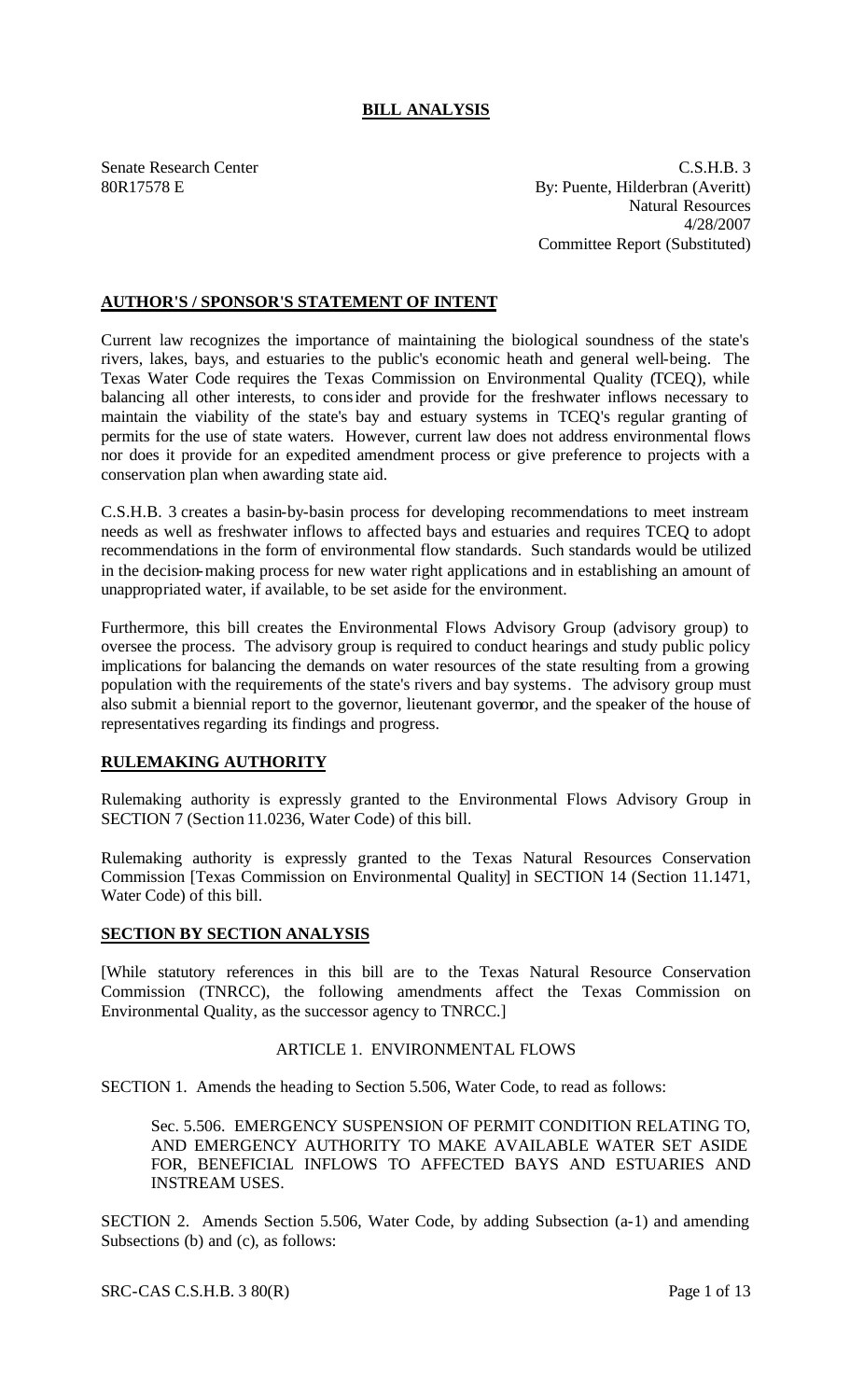(a-1) Authorizes state water that is set aside by the Texas Commission on Environmental Quality (TCEQ) to meet the needs for freshwater inflows to affected bays, estuaries, and instream uses under Section  $11.1471(a)(2)$  to be made available temporarily for other essential beneficial uses if TCEQ finds that an emergency exists that cannot practically be resolved in another way.

(b) Requires TCEQ to give written notice of the proposed action, rather than suspension, to the Texas Parks and Wildlife Department (TPWD) before TCEQ suspends a permit condition under Subsection (a) or makes water available temporarily under Subsection (a-1). Requires TCEQ to give TPWD an opportunity to submit comments on the proposed action, rather than suspension, for a period of 72 hours from receipt of the notice and requires TCEQ to consider those comments before issuing an order implementing the proposed action, rather than imposing suspension.

(c) Authorizes TCEQ to suspend a permit condition under Subsection (a) or make water available temporarily under Subsection (a-1) without notice except as required by Subsection (b).

SECTION 3. Amends Section 5.701(j), Water Code, to provide that a fee is not required for a water right that is deposited into the Texas Water Trust. Deletes existing text that waives the fee for applications for instream-use water rights.

SECTION 4. Amends Section 11.002, Water Code, by adding Subdivisions (15)-(19) to define "environmental flow analysis," "environmental flow regime," "environmental flow standards," "advisory group," and "science advisory committee."

SECTION 5. Amends Section 11.023(a), Water Code, to authorize state water to be appropriated, stored, or diverted for certain uses, to the extent that state water has not been set aside by the Texas Natural Resources Conservation Commission (TNRCC) under Section 11.1471(a)(2) to meet downstream instream flow needs or freshwater inflow needs.

SECTION 6. Amends Section 11.0235, Water Code, by amending Subsections (c) and (e) and adding Subsections (d-1)-(d-6) and (f), as follows:

(c) Provides that the legislature has expressly required TNRCC, while balancing all other public interests, to consider and, to the extent practicable, provide for the freshwater inflows and instream flows necessary to maintain the validity of the state's stream, rivers, and bay and estuary systems in TNRCC's regular granting of permits for the use of state waters. Requires all permit conditions relating to freshwater inflows to affected bays, estuaries, and instream flow needs, as an essential part of the state's environmental flows policy, to be subject to temporary suspension if necessary for water to be applied to essential beneficial uses during emergencies.

(d-1) Provides that existing water rights that are converted to water rights for environmental purposes should be enforced in a manner consistent with the enforcement of water rights for other purposes as provided by the laws of this state governing the appropriation of state water.

(d-2) Requires the state to have a process with specific timelines for prompt action to address environmental flow issues in the state's major basin and bay systems, especially those systems in which unappropriated water is still available, based on legislative findings that provide certainty in water management and development and provide adequate protection of the state's streams, rivers, bays, and estuaries.

(d-3) Sets forth legislative findings regarding basins in which water is available for appropriation and those in which the unappropriated water will be set aside for instream flow and freshwater inflow protection and recommendations for TNRCC's plan of action.

(d-4) Sets forth legislative findings regarding limitations on freshwater inflow needs for bays and estuaries, proposed state improvements, and more extensive reviews and examinations of program details.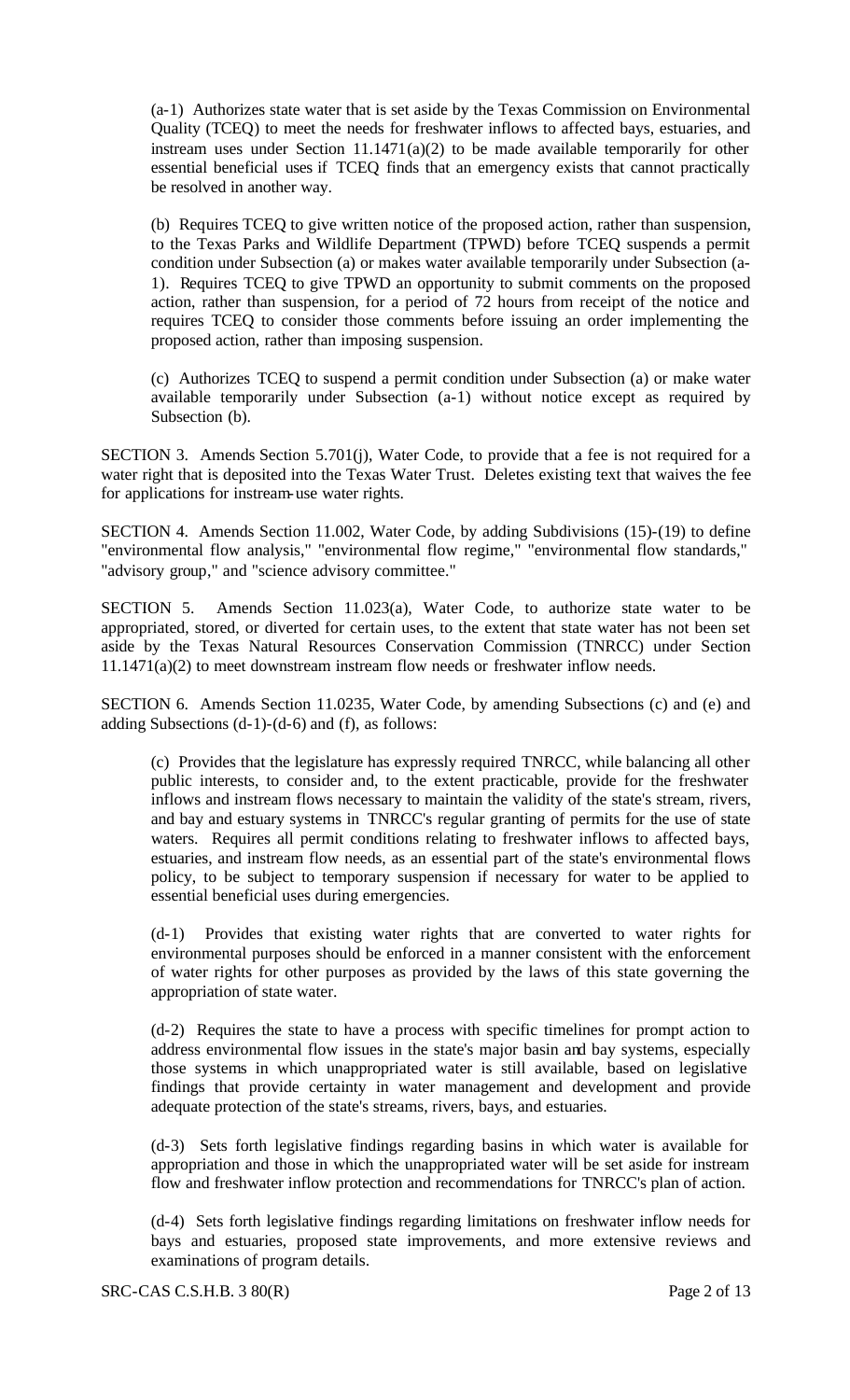(d-5) Sets forth legislative findings regarding the management of water to meet instream flow and freshwater inflow needs, to be evaluated on a regular basis and adapted to reflect scientific improvements and future changes, and the development of management strategies for specific environmental flow needs.

(d-6) Sets forth legislative findings regarding recommendations for state action to protect instream flows and freshwater inflows through a regional consensus-based approach involving balanced representation throughout the state.

(e) Provides that pressures and demands on water resources require priorities to be effectively addressed by detailing the manner in which environmental flow standards are to be developed using the environmental studies and determine the manner in which those standards will be integrated into the regional water planning and water permitting process.

(f) Sets forth legislative recognition that effective implementation of the approach provided by this chapter (Water Rights) for protecting instream flows and freshwater inflows will require more effective water rights administration and enforcement systems than are currently available in most areas of the state.

SECTION 7. Amends Subchapter B, Chapter 11, Water Code, by adding Sections 11.0236, 11.02361, 11.02362, and 11.0237, as follows:

Sec. 11.0236. ENVIRONMENTAL FLOWS ADVISORY GROUP. (a) Creates the environmental flows advisory group (advisory group).

(b) Sets forth the composition of the nine-member advisory group.

(c) Requires the three members of the advisory group appointed by the governor to be appointed from certain entities.

(d) Provides that each member of the advisory group serves at the will of the person who appointed the member.

(e) Provides that the appointed senator with the most seniority and the appointed house member with the most seniority serve together as co-presiding officers of the advisory group.

(f) Entitles a member of the advisory group to reimbursement of the travel expenses incurred by the member while conducting the business of the advisory group, as provided by the General Appropriations Act, but prohibits a member of the advisory group from receiving compensation for any other service on the advisory group.

(g) Authorizes the advisory group to accept gifts and grants from any source to be used to carry out a function of the advisory group.

(h) Requires TNRCC to provide staff support for the advisory group.

(i) Requires the advisory group to conduct public hearings and study public policy implications for certain purposes and other issues that the advisory group determines have importance and relevance to the protection of environmental flows. Requires the advisory group, in evaluating the options for providing adequate environmental flows, to take notice of the strong public policy imperative that exists in this state regarding environmental flows. Requires the advisory group to specifically address ways that the ecological soundness of riverine, bay, and estuary systems will be ensured in the water rights administration and enforcement and water allocation processes and appropriate methods to encourage persons voluntarily to convert reasonable amounts of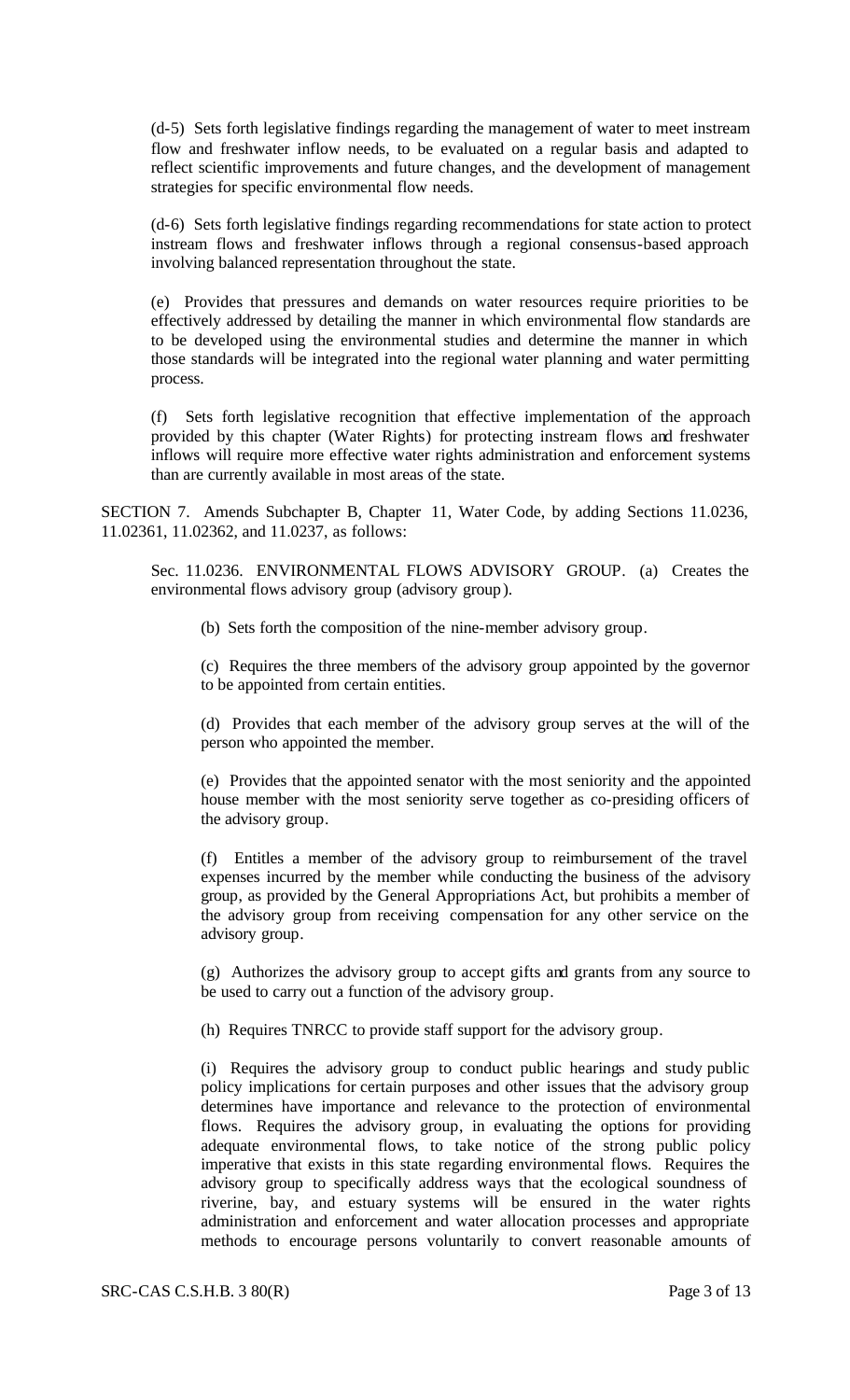existing water rights to use for environmental flow protection temporarily or permanently.

(j) Authorizes the advisory group to adopt rules, procedures, and policies as needed to administer this section, to implement its responsibilities, and to exercise its authority under Sections 11.02361 and 11.02362.

(k) Provides that Chapter 2110 (State Agency Advisory Committees), Government Code, does not apply to the size, composition, or duration of the advisory group.

(l) Requires the advisory group to issue and promptly deliver to the governor, lieutenant governor, and speaker of the house of representatives by December 1, 2008, and every two years thereafter, copies of a report summarizing certain information.

(m) Abolishes the advisory group on the date that TNRCC has adopted environmental flow standards under Section 11.1471 for all of the river basin and bay systems in this state.

Sec. 11.02361. TEXAS ENVIRONMENTAL FLOWS SCIENCE ADVISORY COMMITTEE. (a) Provides that the Texas environmental flows science advisory committee (science advisory committee) consists of at least five, but not more than nine, members appointed by the advisory group.

(b) Requires the advisory group to appoint persons who will provide an objective perspective and diverse technical experience in certain fields pertinent to the evaluation of environmental flows to the science advisory committee.

(c) Provides that the members of the science advisory committee serve five-year terms expiring March 1. Provides that a vacancy on the science advisory committee is filled by appointment by the co-presiding officers of the advisory group for the unexpired term.

(d) Provides that Chapter 2110, Government Code, does not apply to the size, composition, or duration of the science advisory committee.

(e) Requires the science advisory committee to serve as an objective scientific body to advise and make recommendations to the advisory group on issues relating to the science of environmental flow protection and develop recommendations to help overall direction, coordination, and consistency relating to specific issues concerning environmental flows.

(f) Requires TNRCC, TPWD, and the Texas Water Development Board (TWDB), in order to assist the advisory group in assessing the extent to which the recommendations of the science advisory committee are considered and implemented, to provide written reports to the advisory group, at intervals determined by the advisory group, that describe the actions taken by each agency in response to each recommendation and, for those recommendations not implemented, the reasons for it not being implemented.

(g) Abolishes the science advisory committee on the date the advisory group is abolished under Section 11.0236(m).

Sec. 11.02362. DEVELOPMENT OF ENVIRONMENTAL FLOW REGIME RECOMMENDATIONS. (a) Requires the advisory group, no later than November 1, 2007, and for the purposes of this section, to define the geographical extent of each river basin and bay system in the state for the purpose of developing environmental flow regime recommendations under this section and adoption of environmental flow standards under Section 11.1471.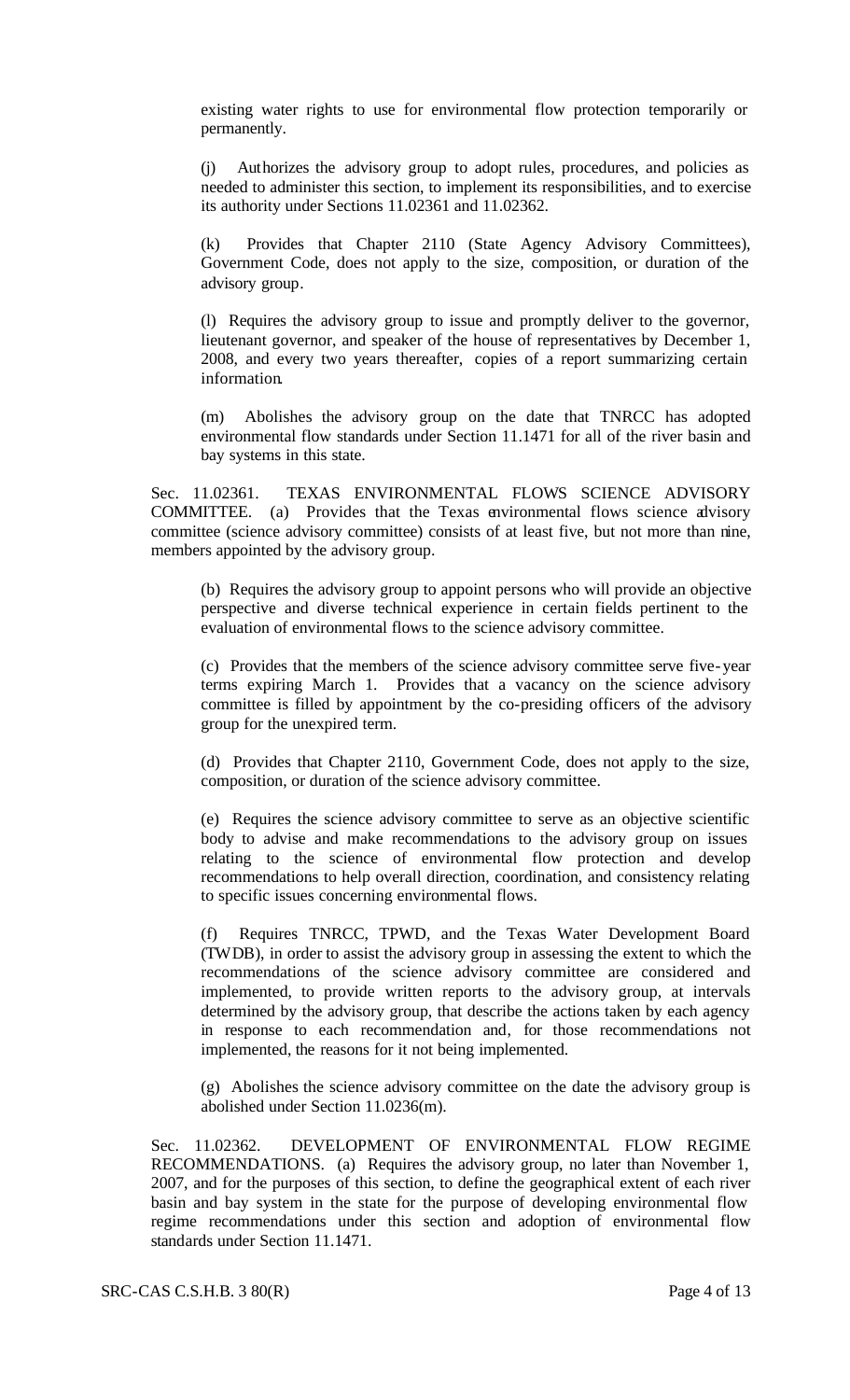(b) Requires the advisory group to give priority in descending order to the following river basin and bay systems of the state for the purpose of developing environmental flow regime recommendations and adopting environmental flow standards:

(1) the river basin and bay system consisting of the Trinity and San Jacinto Rivers and Galveston Bay and the river basin and bay system consisting of the Sabine and Neches Rivers and Sabine Lake Bay;

(2) the river basin and bay system consisting of the Colorado and Lavaca Rivers and Matagorda and Lavaca Bays and the river basin and bay system consisting of the Guadalupe, San Antonio, Mission, and Aransas Rivers, and Mission, Copano, Aransas, and San Antonio Bays; and

(3) the river basin and bay system consisting of the Nueces River and Corpus Christi and Baffin Bays, the river basin and bay system consisting of the Rio Grande, the Rio Grande estuary, the Lower Laguna Madre, and the Brazos River and its associated bay and estuary system.

(c) Requires that for the river basin and bay systems listed in Subsection  $(b)(1)$ :

(1) the advisory group appoint the basin and bay area stakeholders committee not later than November 1, 2007;

(2) the basin and bay area stakeholders committee establish a basin and bay expert team not later than March 1, 2008;

(3) the basin and bay expert science team finalize environmental flow regime recommendations and submit them to the basin and bay area stakeholders committee, the advisory group, and TNRCC not later than March 1, 2009, except that at the request of the basin and bay area stakeholders committee for good cause shown, the advisory group is authorized to extend the deadline provided by this subdivision;

(4) the basin and bay area stakeholders committee submit to TNRCC its comments on and recommendations regarding the basin and bay expert science team's recommended environmental flow regime not later than September 1, 2009; and

(5) TNRCC adopt the environmental flow standards as provided by Section 11.1471 not later than September 1, 2010.

(d) Requires the advisory group to appoint the basin and bay area stakeholders committees for the river basin and bay systems listed in Subsection (b)(2), not later than September 1, 2008, and for the river basin and bay systems listed in Subsection (b)(3) not later than September 1, 2009. Requires the advisory group to establish a schedule for the performance of the tasks listed in Subsection (c)(2)- (5) with regard to the river basin and bay systems listed in Subsections (b)(2) and (3) that will result in the adoption of environmental flow standards for that river basin and bay system by TNRCC, as soon as is reasonably possible. Requires each basin and bay area stakeholders committee and basin and bay expert science team for a river basin and bay system listed in Subsection  $(b)(2)$  or  $(3)$  to make recommendations to the advisory group with regard to the schedule applicable to that river basin and bay system. Requires the advisory group to consider the recommendations of the basin and bay area stakeholders committee and basin and bay expert science team, as well as coordinate with, and give appropriate consideration to the recommendations of, TNRCC, TPWD, and TWDB in establishing the schedule.

(e) Requires the advisory group, for a river basin and bay system or a river basin that does not have an associated bay system in this state not listed in Subsection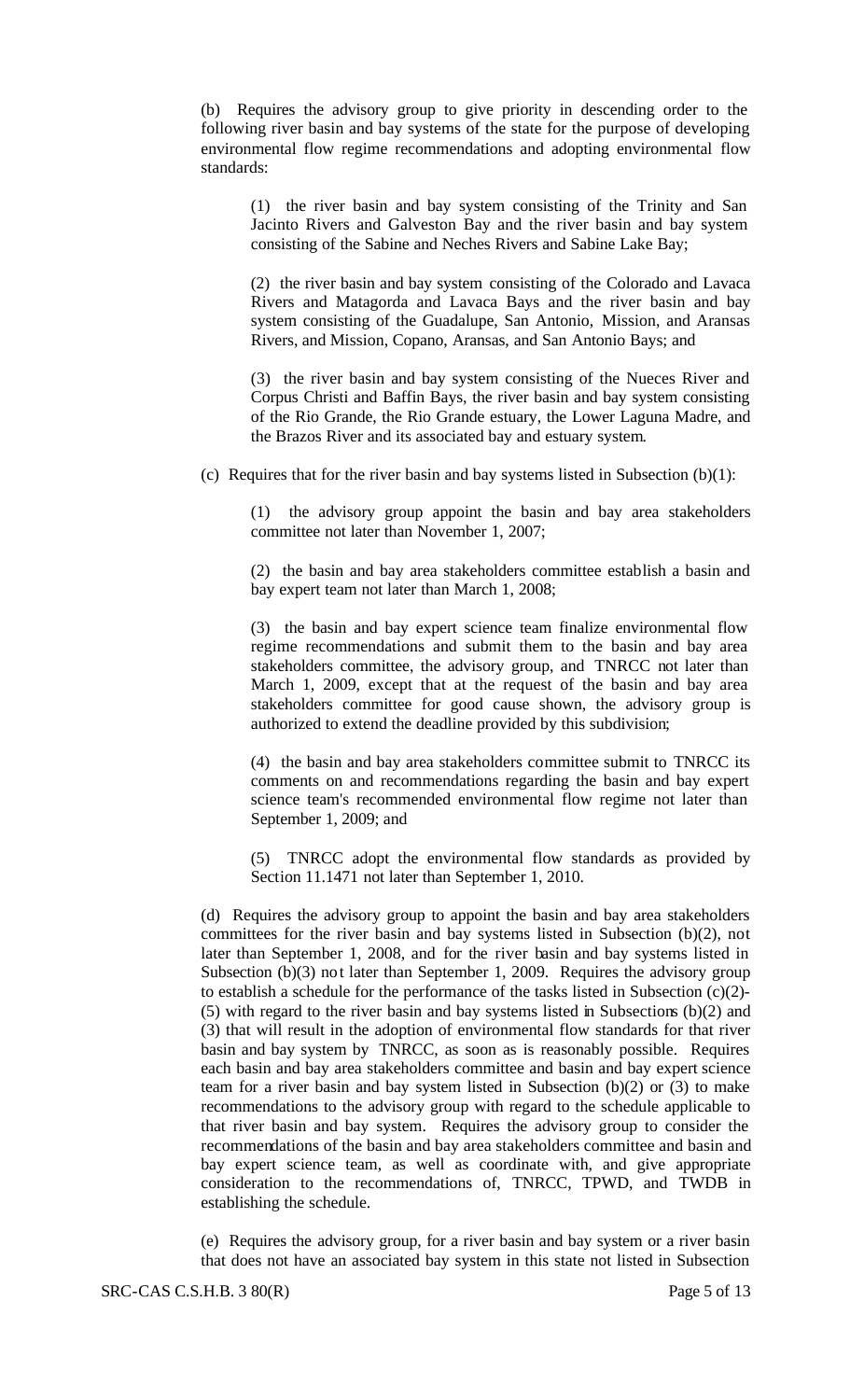(b), to establish a schedule for the development of environmental flow regime recommendations and the adoption of environmental flow standards. Requires the advisory group to develop the schedule in consultation with TNRCC, TPWD, TWDB, and the pertinent basin and bay area stakeholders committee and basin and bay area expert science team. Authorizes the advisory group, on its own initiative or on request, to modify a schedule established under this subsection to be more responsive to particular circumstances, local desires, changing conditions, or time-sensitive conflicts. Provides that this subsection does not prohibit an effort to develop information on environmental flow needs and ways in which those needs can be met by a voluntary consensus-building process, in a river basin and bay system for which the advisory group has not yet established a schedule for the development of environmental flow regime recommendations.

(f) Requires the advisory group to appoint a basin and bay area stakeholders committee for each river basin and bay system in this state for which a schedule for the development of environmental flow regime recommendations and the adoption of environmental flow standards is specified by or established under Subsection (c), (d), or (e). Provides that Chapter 2110, Government Code, does not apply to the size, composition, or duration of a basin and bay area stakeholders committee. Requires each committee to consist of at least 17 members that reflect a fair and equitable balance of interest groups concerned with the particular river basin and bay system for which the committee is established and be representative of appropriate stakeholders, including certain stakeholders if they have a presence in the particular river basin and bay system for which the committee is established.

(g) Provides that members of a basin and bay area stakeholders committee serve five-year terms expiring March 1. Requires the remaining members of the committee, if a vacancy occurs on a committee, to appoint a member to serve the remainder of the unexpired term by majority vote.

(h) Requires meetings of a basin and bay area stakeholders committee to be open to the public.

(i) Requires each basin and bay area stakeholders committee to establish a basin and bay expert science team for the river basin and bay system for which the committee is established. Requires establishment of the basin and bay expert science team within six months of committee establishment. Provides that Chapter 2110, Government Code, does not apply to the size, composition, or duration of a basin and bay expert science team. Requires each basin and bay expert science team to be composed of technical experts with special expertise in the river basin and bay system or regarding the development of environmental flow regimes. Authorizes a person to serve as a member of more than one basin and bay expert science team at the same time.

(j) Provides that the members of the basin and bay expert science team serve five-year terms expiring April 1. Provides that a vacancy on a basin and bay expert science team is filled by appointment by the pertinent basin and bay area stakeholders committee to serve the remainder of the unexpired term.

(k) Requires the science advisory committee to appoint one of its members to serve as a liaison to each basin and bay expert science team to facilitate coordination and consistency in environmental flow activities throughout the state. Requires TNRCC, TPWD, and TWDB to provide technical assistance to each basin and bay expert science team including information about the studies conducted under Sections 16.058 (Collection of Bays and Estuaries Data: Conduct of Studies) and 16.059 (Collection of Instream Flow Data: Conduct of Studies), and authorizes said state entities to serve as nonvoting members of the basin and bay expert science team to facilitate the development of environmental flow regime recommendations.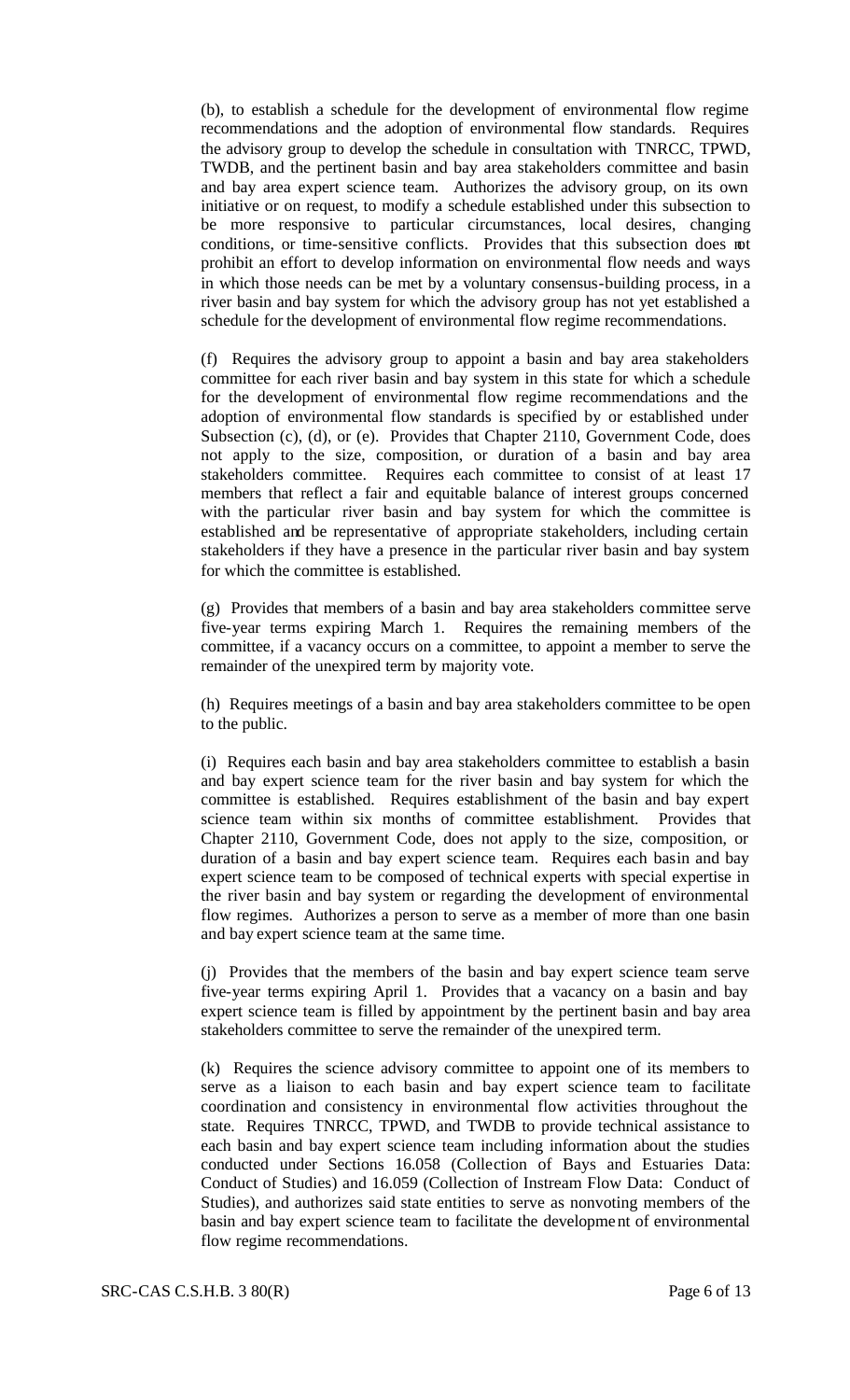(l) Requires meetings of a basin and bay expert science team, where reasonably practicable, to be open to the public.

(m) Requires each basin and bay expert science team to develop environmental flow analyses and a recommended environmental flow regime for the river basin and bay system for which the team is established through a collaborative process designed to achieve a consensus. Requires the science team, in developing the analyses and recommendations, to consider all reasonably available science, without regard to the need for the water for other uses, and requires the recommendations to be based solely on the best science available. Requires the basin and bay expert science team environmental flow regime recommendations for the Rio Grande below Fort Quitman to exclude any uses attributable to Mexican water flows.

(n) Requires each basin and bay expert science team to submit its environmental flow analyses and environmental flow regime recommendations to the pertinent basin and bay area stakeholders committee, the advisory group, and TNRCC in accordance with the applicable schedule specified by or established under Subsection (c), (d), or (e). Prohibits the basin and bay area stakeholders committee and the advisory group from changing the environmental flow analyses or environmental flow regime recommendations of the basin and bay expert science team.

(o) Requires each basin and bay stakeholders committee to review the environmental flow analyses and environmental flow regime recommendations submitted by the committee's basin and bay expert science team and consider them in conjunction with other factors, including the present and future needs for water for other uses related to water supply planning in the pertinent river basin and bay system. Requires the basin and bay area stakeholders committee for the Rio Grande to consider the water accounting requirements for any international water sharing treaty, minutes, and agreement applicable to the Rio Grande and the effects on allocation of water by the Rio Grande water master in the middle and lower Rio Grande. Prohibits the Rio Grande basin and bay expert science team from recommending any environmental flow regime that would result in a violation of a treaty or court decision. Requires the basin and bay area stakeholders committee to develop recommendations regarding environmental flow standards and strategies to meet the environmental flow standards and submit those recommendations to TNRCC and to the advisory group in accordance with the applicable schedule specified or established under Subsection (c), (d), or (e). Requires the basin and bay area stakeholders, in developing its recommendations, to operate on a consensus basis to the maximum extent possible.

(p) Requires each basin and bay area stakeholder committee, with the assistance of the pertinent basin and bay expert science team, in recognition of the importance of adaptive management, after submitting its recommendations regarding environmental flow standards and strategies to meet the environmental flow standards to TNRCC, to prepare and submit a work plan for approval by the advisory group. Sets forth content requirements for the work plan.

(q) Requires the advisory group, with input from the science advisory committee, in accordance with the applicable schedule specified or established under Subsection (c), (d), or (e), to review the environmental flow analyses and environmental flow regime recommendations submitted by each basin and bay expert science team. Requires the advisory group, if appropriate, to submit comments on the analyses and recommendations to TNRCC for use by TNRCC in adopting rules under Section 11.1471. Requires comments to be submitted not later than six months after the date of receipt of the recommendations.

(r) Authorizes an estuary advisory council, in the event TNRCC, by permit or order, has established said council with specific duties related to implementation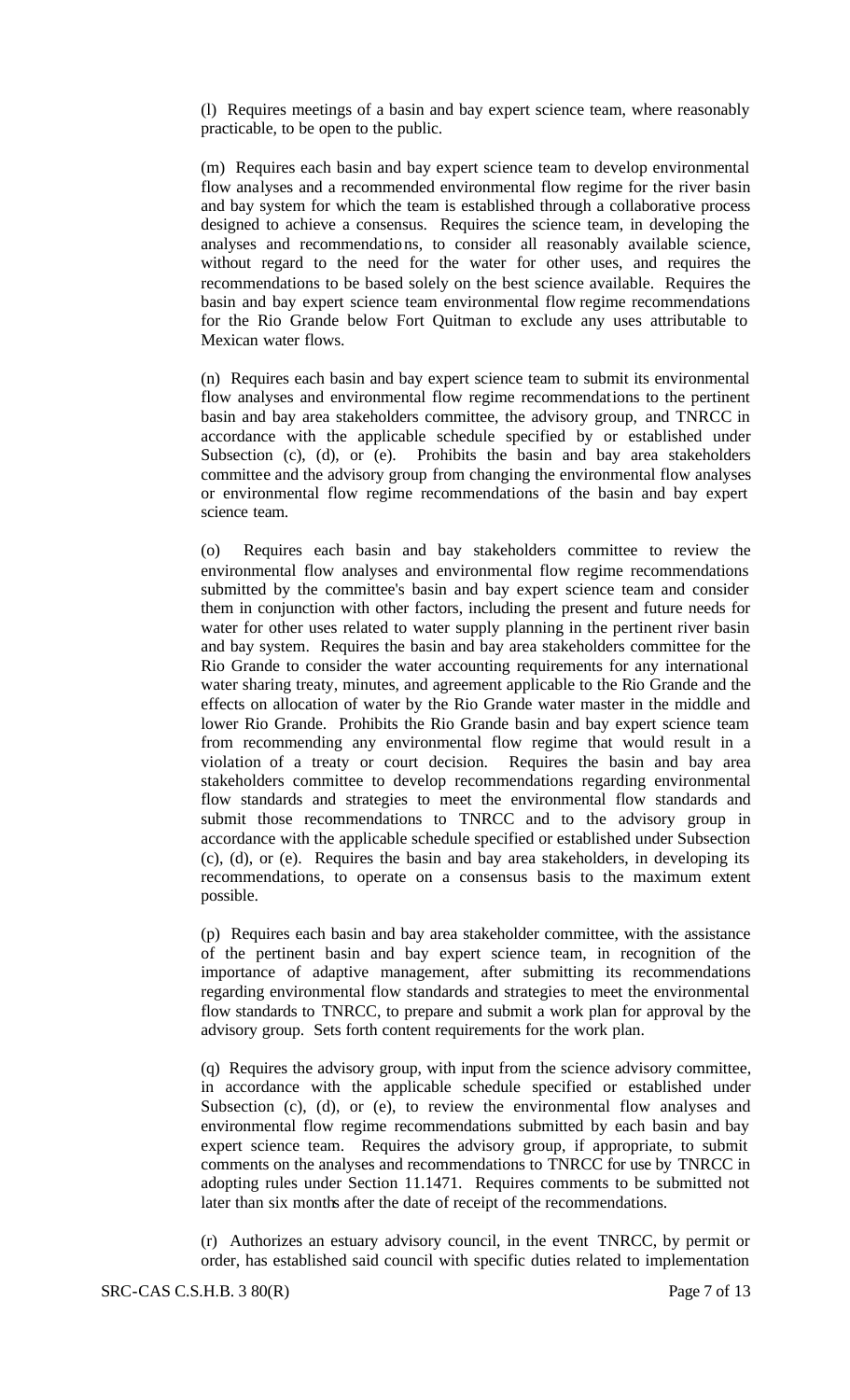of permit conditions for environmental flows, to continue in full force and effect and requires such council to act as and perform the duties of the basin and bay area stakeholders committee under this section, notwithstanding the other provisions of this section. Requires such council to add members from stakeholder groups and from appropriate science and technical groups, if necessary, to fully meet the criteria for membership established in Subsection (f) and requires such council to operate under the provisions of this section.

(s) Abolishes each basin and bay area stakeholders committee and basin and bay expert science team on the date the advisory group is abolished under Section 11.0236(m).

Sec. 11.0237. WATER RIGHTS FOR INSTREAM FLOWS DEDICATED TO ENVIRONMENTAL NEEDS OR BAY AND ESTUARY INFLOWS. (a) Prohibits TNRCC from issuing a new permit for instream flows dedicated to environmental needs or bay and estuary inflows. Authorizes TNRCC to approve an application to amend an existing permit or certificate of adjudication to change the use to or add a use for instream flows dedicated to environmental needs or bay and estuary inflows.

(b) Provides that this section does not alter TNRCC's obligations under Sections 11.042(b) or (c), 11.046(b), 11.085(k)(2)(F), 11.134(b)(3)(D), 11.147, 11.1471, 11.1491, 11.150, 11.152, 16.058, or 16.059.

SECTION 8. Amends Section 11.082(b), Water Code, to authorize the state to seek to recover those penalties prescribed in Subsection (a) regardless of whether a watermaster has been appointed for the water division, river basin, or segment of a river basin where the unlawful use is alleged to have occurred. Makes a nonsubstantive change.

SECTION 9. Amends Section 11.0841, Water Code, by adding Subsection (c), as follows:

(c) Provides that for purposes of this section, TPWD has:

(1) the rights of a holder of a water right that is held in the Texas Water Trust, including the right to file suit in a civil court to prevent the unlawful use of such a right; and

(2) the right to act in the same manner that a holder of a water right may act to protect the holder's rights in seeking to prevent any person from appropriating water in violation of a set-aside established by the commission under Section 11.1471 to meet instream flow needs or freshwater inflow needs; and

(3) the right to file suit in a civil court to prevent the unlawful use of a set-aside established under Section 11.1471.

SECTION 10. Amends Section 11.0842(a), Water Code, to authorize TNRCC to assess an administrative penalty for a violation relating to a water division or a river basin or segment of a river basin regardless of whether a watermaster has been appointed for the water division or river basin or segment of the river basin. Makes a nonsubstantive change.

SECTION 11. Amends Section 11.0843(a), Water Code, to authorize the executive director of TNRCC, or a person designated by the executive director, including a watermaster or the watermaster's deputy, upon witnessing a violation of this chapter, a rule, order, or a water right issued under this chapter, to issue the alleged violator a field citation alleging that a violation has occurred and providing the alleged violator with specific options. Makes nonsubstantive changes.

SECTION 12. Amends Section 11.134(b), Water Code, to require TNRCC to grant the application for appropriations only if the proposed appropriation considers any applicable environmental flow standards established under Section 11.1471. Makes a nonsubstantive change.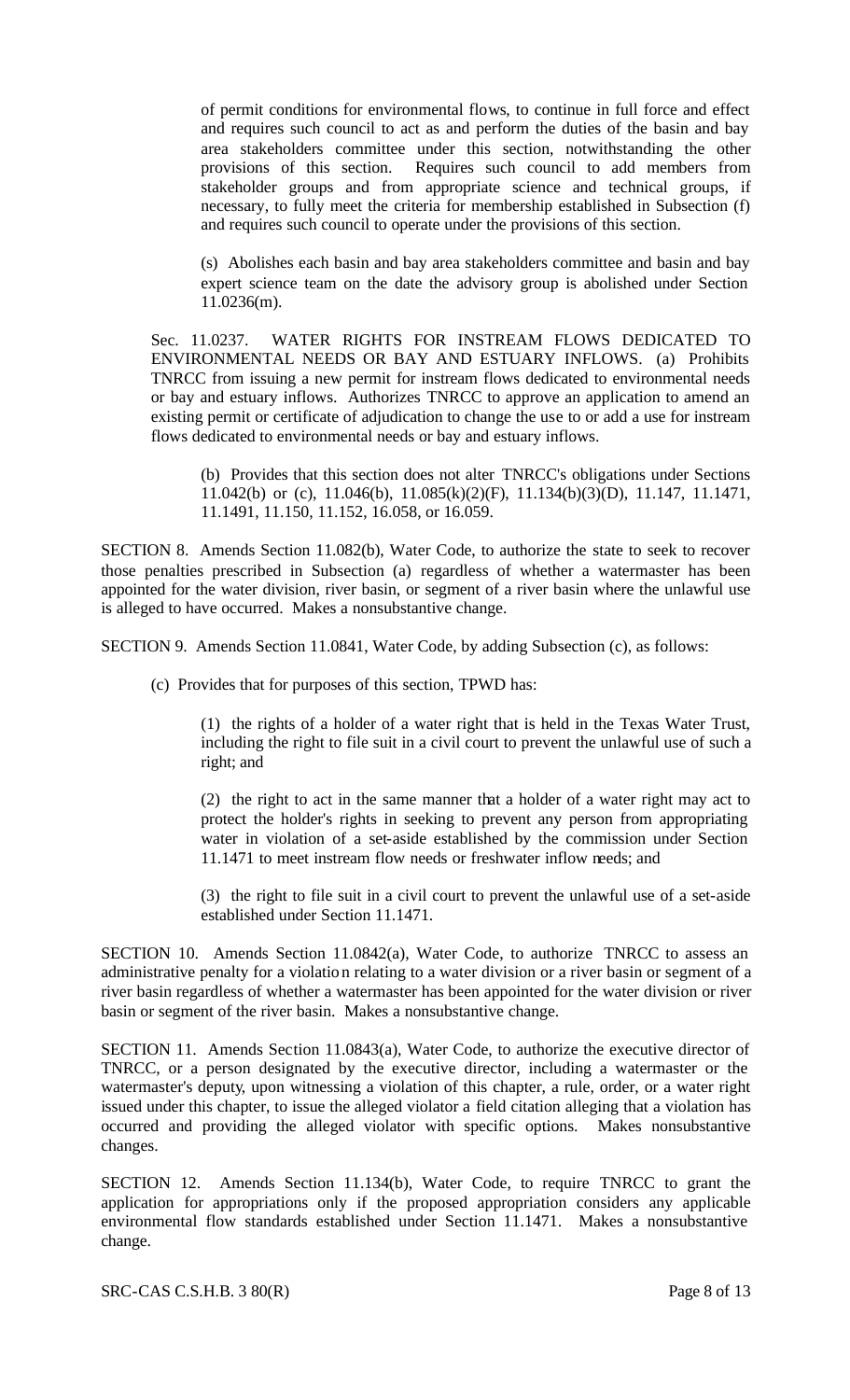SECTION 13. Amends Section 11.147, Water Code, by amending Subsections (b), (d), and (e) and adding Subsections (e-1), (e-2), and (e-3), as follows:

(b) Requires TNRCC, for permits to store, take, or divert water issued within an area that is 200 river miles of the coast, to commence from the mouth of the river thence inland, to include in the permit any conditions necessary to maintain beneficial inflows to any affected bay and estuary system, to the extent practicable when considering all public interests and the studies mandated by Section 16.058 as evaluated under Section 11.1491. Deletes existing text regarding conditions necessary to maintain beneficial inflows.

(d) Requires TNRCC, in determining what conditions to include in the permit under this subsection, to consider the studies mandated by Section 16.059 and any water quality assessment performed under Section 11.150.

(e) Requires TNRCC, in determining what conditions to include in the permit under this subsection, to consider any assessment performed under Section 11.152.

(e-1) Requires any permit for a new appropriation of water or an amendment to an existing water right that increases the amount of water authorized to be stored, taken, or diverted to include a provision allowing TNRCC to adjust the conditions included in the permit or water right to provide for protection of instream flows or freshwater inflows. Prohibits a provision, with respect to an amended water right, from authorizing TNRCC to adjust a condition of the amendment other than a condition that applies only to the increase in the amount of water to be stored, taken, or diverted authorized by the amendment. Provides that this subsection does not affect an appropriation of or an authorization to store, take, or divert water under a permit or amendment to a water right issued before September 1, 2007. Requires TNRCC to adjust the conditions upon determining, through an expedited public comment process, that such an adjustment is appropriate to achieve compliance with applicable environmental flow standards adopted under Section 11.1471. Sets forth specific prohibitions and requirements of the adjustment under this subsection.

(e-2) Entitles any water right holder who makes a contribution or amends a water right as described by Subsection (e-1)(3) to appropriate credit for the benefits of the contribution or amendment against the adjustment of the holder's water right under Subsection (e-1).

(e-3) Requires TNRCC, notwithstanding Subsections (b)-(e), for the purpose of determining the environmental flow conditions necessary to maintain freshwater inflows to an affected bay and estuary system, existing instream uses and water quality of a stream or river, or fish and aquatic wildlife habitats, to apply any applicable environmental flow standard, including environmental flow set-aside, adopted under Section 11.1471 instead of considering the factors specified by those subsections.

SECTION 14. Amends Subchapter D, Chapter 11, Water Code, by adding Section 11.1471, as follows:

Sec. 11.1471. ENVIRONMENTAL FLOW STANDARDS AND SET-ASIDES (a) Requires TNRCC, by rule, to:

(1) adopt appropriate environmental flow standards for each river basin and bay system in this state that are adequate to support a sound ecological environment, to the maximum extent reasonable considering other public interests and other relevant factors;

(2) establish an amount of unappropriated water, if available, to be set aside to satisfy the environmental flow standards to the maximum extent reasonable when considering human water needs; and

(3) establish procedures for implementing an adjustment of the conditions included in a permit or an amended water right as provided by Section 11.147(e-1) and (e-2).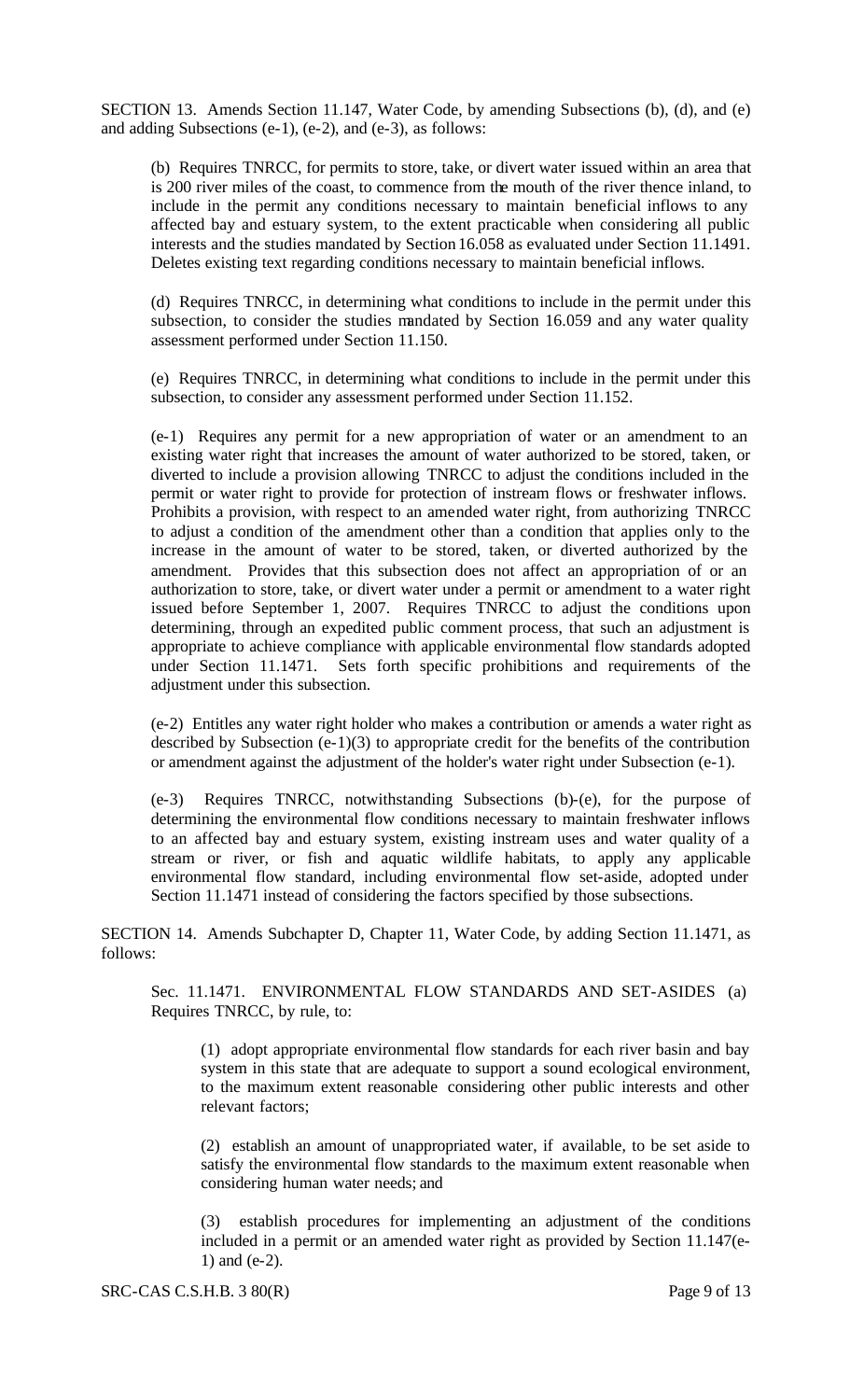(b) Requires TNRCC, in adopting environmental flow standards for a river basin and bay system under Subsection (a)(1), to consider specific factors regarding the definition of the geographical extent of the river basin and bay system, the definition and designation of the river basin, schedule for the adoption of environmental flow standards, the environmental flow analyses and recommended environmental flow regime developed by the applicable basin and bay expert science team, recommendations and strategies, comments submitted by the advisory group to TNRCC, specific characteristics of the river basin and bay system, economic factors, the human and other competing water needs in the river basin and bay system, reasonably available scientific information, and any other appropriate information.

(c) Requires environmental flow standards adopted under Subsection (a)(1) to consist of a schedule of flow quantities, reflecting seasonal and yearly fluctuations that may vary geographically by specific location in a river basin and bay system.

(d) Prohibits TNRCC, as provided by Section 11.023, from issuing a permit for a new appropriation or an amendment to an existing water right that increases the amount of water authorized to be stored, taken, or diverted if the issuance of the permit or amendment would impair an environmental flow set-aside established under Subsection (a)(2). Requires a permit for a new appropriation or an amendment to an existing water right that increases the amount of water authorized to be stored, taken, or diverted that is issued after the adoption of an applicable environmental flow set-aside to contain appropriate conditions to ensure protection of the environmental flow set-aside.

(e) Requires an environmental flow set-aside established under Subsection (a)(2) for a river basin and bay system other than the middle and lower Rio Grande to be assigned a priority date corresponding to the date TNRCC receives environmental flow regime recommendations from the applicable basin and bay expert science team and be included in the appropriate water availability models in connection with an application for a permit for a new appropriation or for an amendment to an existing water right that increases the amount of water authorized to be stored, taken, or diverted.

(f) Authorizes an environmental flow standard or environmental flow set-aside adopted under Subsection (a) to be altered by TNRCC in a rulemaking process undertaken in accordance with a schedule established by TNRCC. Requires TNRCC, in establishing a schedule, to consider the applicable work plan approved by the advisory group under Section 11.02362(p). Prohibits TNRCC's schedule from providing for the rulemaking process to occur more frequently than once every 10 years unless the work plan provides for a periodic review under Section 11.02362(p) to occur more frequently than once every 10 years. Authorizes TNRCC, in that event, to provide for the rulemaking process to be undertaken in conjunction with the periodic review upon determining that schedule to be appropriate. Requires a rulemaking process undertaken under this subsection to provide for the participation of stakeholders having interests in the particular river basin and bay system for which the process is undertaken.

SECTION 15. Amends the heading to Section 11.148, Water Code, to read as follows:

Sec. 11.148. EMERGENCY SUSPENSION OF PERMIT CONDITIONS AND EMERGENCY AUTHORITY TO MAKE AVAILABLE WATER SET ASIDE FOR ENVIRONMENTAL FLOWS.

SECTION 16. Amends Section 11.148, Water Code, by adding Subsection (a-1) and amending Subsections (b) and (c), as follows:

(a-1) Authorizes state water that is set aside by TNRCC to meet the needs for freshwater inflows to affected bays and estuaries and instream uses under Section 11.1471 (a)(2) to be made available temporarily for other essential beneficial uses, if TNRCC finds that an emergency exists that cannot practically be resolved in another way.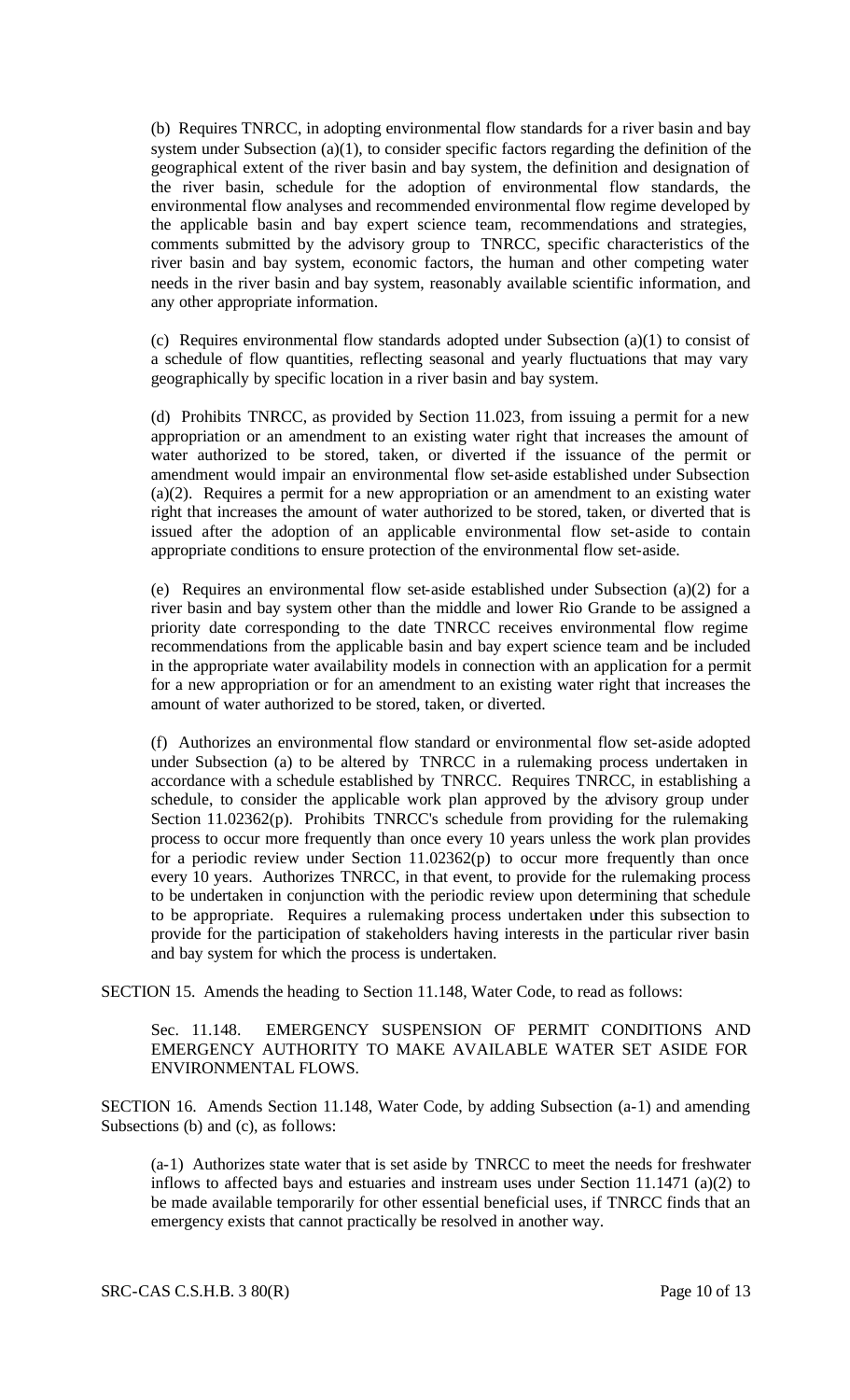(b) Requires TNRCC, before suspending a permit condition under Subsection (a) or making water available temporarily under Subsection (a-1), to give written notice to TPWD of the proposed action, rather than suspension. Requires TNRCC to give TPWD an opportunity to submit comments on the proposed action within 72 hours from the time TNRCC is required to consider those comments before issuing its order implementing the proposed action. Makes conforming changes.

(c) Authorizes TNRCC to suspend the permit condition under Subsection (a) or make water available temporarily under Subsection (a-1) without notice to any other interested party other than TPWD as provided by Subsection (b).

SECTION 17. Amends Section 11.1491(a), Water Code, to require publication of reports completed under this section to be submitted for comment to TNRCC, TPWD, the advisory group, the science advisory committee, and any applicable basin and bay area stakeholders committee and basin and bay expert science team. Makes conforming and nonsubstantive changes.

SECTION 18. Amends Section 11.329(g), Water Code, to prohibit TNRCC from assessing costs under this section against a holder of a water right placed in the Texas Water Trust for a term of at least 20 years. Deletes existing text regarding this subsection affecting the fees assessed on a water right holder by TNRCC under specific statutes.

SECTION 19. Amends Section 11.404(e), Water Code, to prohibit the court from assessing costs and expenses under this section against a holder of a water right placed in the Texas Water Trust for a term of at least 20 years.

SECTION 20. Amends Subchapter I, Chapter 11, Water Code, by adding Section 11.4531, as follows:

Sec. 11.4531. WATERMASTER ADVISORY COMMITTEE. (a) Requires the executive director of TNRCC, for each river basin or segment of a river basin for which the executive director appoints a watermaster under this subchapter, to appoint a watermaster advisory committee (watermaster committee) consisting of at least nine but not more than 15 members. Requires a member of the watermaster committee to be a holder of a water right or a representative of a holder of a water right in the river basin or segment of the river basin for which the watermaster is appointed. Requires the executive director, in appointing members to the watermaster committee, to consider geographic representation; amount of water rights held; different types of holders of water rights and users, including water districts, municipal suppliers, irrigators, and industrial users; and experience and knowledge of water management practices.

Provides that a watermaster committee member is not entitled to reimbursement of expenses or to compensation.

(c) Provides that a watermaster committee member serves a two-year term expiring August 31 of each odd-numbered year and holds office until a successor is appointed.

(d) Requires the watermaster committee to meet within 30 days after the date the initial appointments have been made and to select a presiding officer to serve a one-year term. Requires the committee to meet regularly as necessary.

(e) Requires the watermaster committee to make specific recommendations, reviews, and comments, and perform other advisory duties as requested by the executive director of TNRCC.

SECTION 21. Amends Sections 11.454 and 11.455, Water Code, as follows:

Sec. 11.454. DUTIES AND AUTHORITY OF THE WATERMASTER. Provides that Section 11.327 applies to the duties and authority of a watermaster appointed for a river basin or segment of a river basin under this subchapter in the same manner as the section

SRC-CAS C.S.H.B. 3 80(R) Page 11 of 13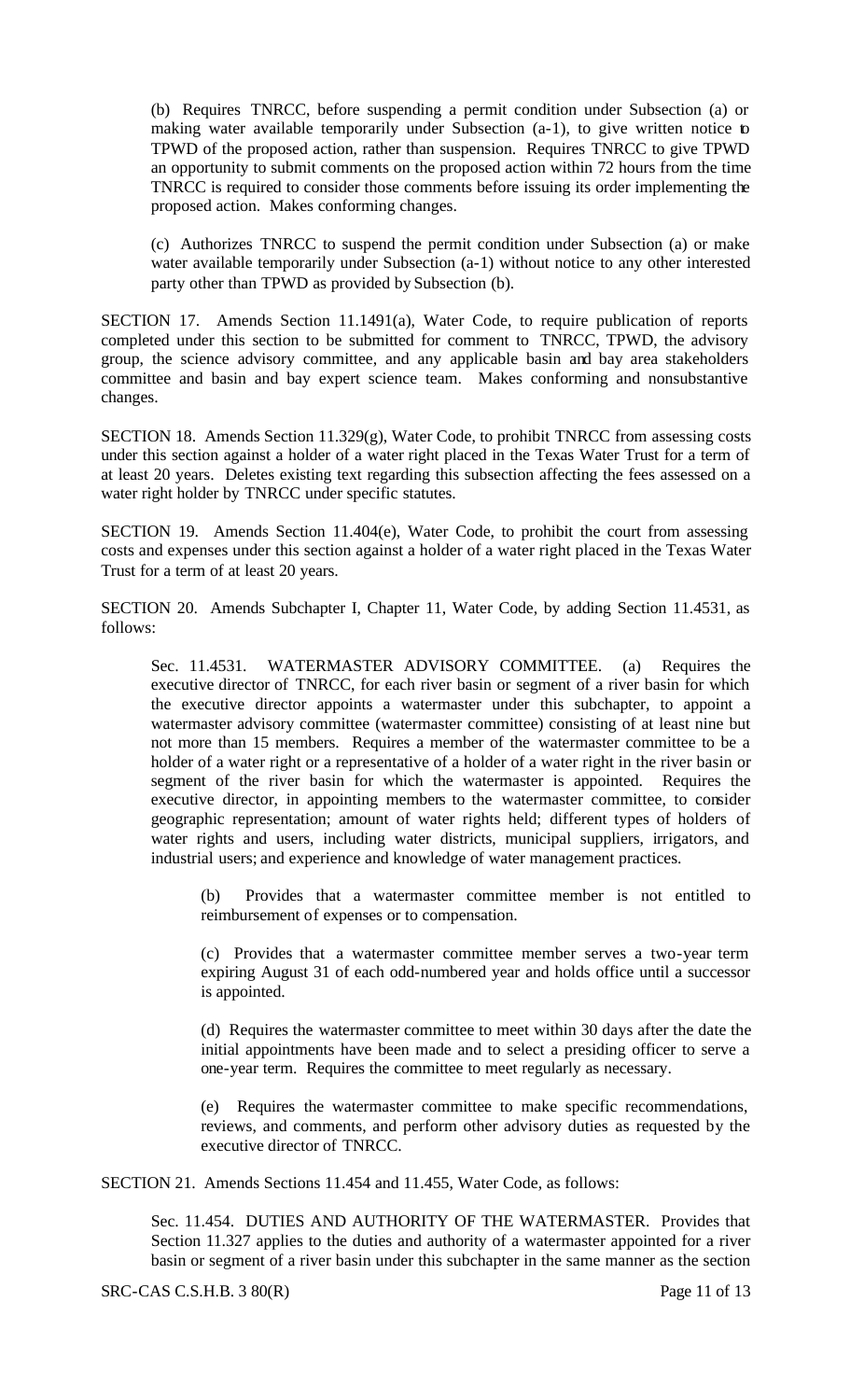applies to the duties and authority of a watermaster appointed for a water division under Subchapter G. Deletes existing text regarding duties of a watermaster.

Sec. 11.455. New heading: COMPENSATION AND EXPENSES OF WATERMASTER. (a) Provides that Section 11.329 applies to the payment of the compensation and expenses of a watermaster appointed for a river basin or segment of a river basin under this subchapter in the same manner as that section applies to the payment of the compensation and expenses of a watermaster appointed for a water division under Subchapter G.

(b) Requires the executive director of TNRCC to deposit the assessments collected under this section to the credit of the watermaster fund.

(c) Authorizes money deposited under this section to the credit of the watermaster fund to be used only for the purposes specified by Section 11.3291 with regard to the watermaster operation under this subchapter with regard to which the assessments were collected. Deletes existing text authorizing TNRCC to assess the costs of the watermaster against all persons who hold water rights in the river basin or segment of the river basin under the watermaster's jurisdiction.

SECTION 22. Amends Subchapter F, Chapter 15, Water Code, by adding Section 15.4063, as follows:

Sec. 15.4063. ENVIRONMENTAL FLOWS FUNDING. Authorizes TWDB to authorize the use of money in the research and planning fund for certain compensations and contracts.

SECTION 23. Amends Section 16.059(d), Water Code, to require the priority studies to be completed not later than December 31, 2016, rather than 2010.

SECTION 24. Reenacts and amends Section 26.0135(h), Water Code, as amended by Chapters 234 and 965, Acts of the 77th Legislature, Regular Session, 2001, as follows:

(h) Provides that irrigation water rights, non-priority hydroelectric rights of a water right holder that owns or operates privately owned facilities that collectively have a capacity of less than two megawatts, and water rights held in the Texas Water Trust for terms of at least 20 years will not be subject to the assessment to recover the costs of administering water quality management programs. Makes nonsubstantive changes.

SECTION 25. Repealer: Section 11.1491(b) (regarding creation and establishment of advisory council for data collection and studies), Water Code.

SECTION 26. (a) Requires the governor, lieutenant governor, and speaker of the house of representatives to appoint the initial members of the advisory group as provided by Section 11.0236, Water Code, as amended by this Act, as soon as practicable on or after the effective date of this Act.

(b) Requires the initial members of the advisory group, as soon as practicable after taking office, to appoint the initial members of the science advisory committee as provided by Section 11.02361, Water Code, as added by this Act. Provides that the terms of the initial members of the committee expire March 1, 2012.

(c) Requires the advisory group to appoint the members of each basin and bay area stakeholders committee as provided by Section 11.02362, Water Code, as added by this Act. Provides that the terms of the initial members of each committee expire March 1 of the fifth year that begins after the year in which the initial appointments are made.

(d) Requires each basin and bay area stakeholders committee to appoint the members of the basin and bay expert science team for the river basin and bay system for which the committee is established as provided by Section 11.02362, Water Code, as added by this